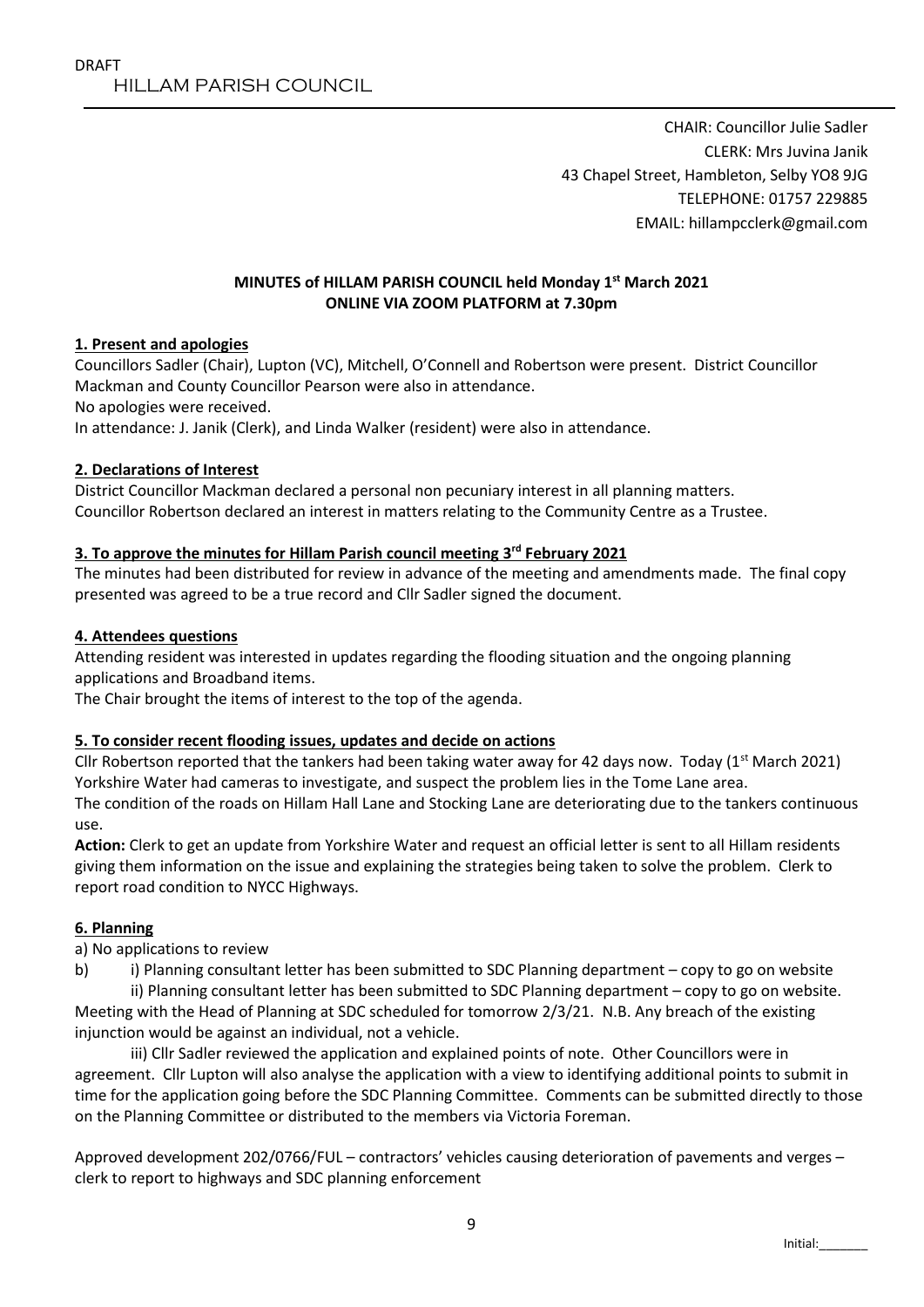### DRAFT

The following item was brought forward for the benefit of the resident in attendance.

# **10 Village Maintenance**

c) To consider possible strategy to improve Village Broadband.

The Department for Digital, Cultural, Media and Sport offer the Gigabit Broadband Voucher Scheme, offering grants to rural homes and business premises with poor connectivity at present in order for them to install more capable internet connections. Cllr O'Connell has contacted the scheme to enquire about the eligibility of the Parish Council.

**Action:** Cllr O'Connell will continue to follow up the project and in addition will look at ways to boost the mobile phone signal in the area, potentially via Femtocell. Both items to go on the next agenda.

At this point Linda Walker left the meeting and the chair resumed the agenda

# **6. Planning**

b iv) Confirm approval and minute the costs for Planning Consultant: £3,200 + VAT for making representations on behalf of Hillam PC on 2 x planning applications. All councillors confirmed approval.

# **7. To receive County, District and Parish Councillors updates**

County Councillor Pearson:

- There will be no County elections this year deferred to next year
- 3.5% rise in District Council precept
- Government re-organisation proposals are out for consultation
- Locality budget funding available again from May (£300-£10k)

District Councillor Mackman:

- People can respond to the Local Government re-organisation proposals as individuals or as groups such as PCs 11.45pm 19th April 2021. **Action**: to go on next agenda
- Consultation for the SDC Local Plan Preferred Options document is open until 12<sup>th</sup> March
- Improvements to Selby Train Station Consultation open. Action: to go on next agenda
- A19 projected completion in July

## **8. Policies Review**

a) To approve the updated Social Media Policy for using a Facebook Page – the document was distributed in advance of the meeting. To clarify, the website will remain the central point for sharing village information. The Facebook page will act as a noticeboard and direct people to look at information that is on the website, more people will see and click a link on Facebook than actively seek out the website. It was proposed and seconded the policy is adopted. **Resolved:** All in favour – motion carried. b) To approve the updated Code of Conduct based on NALC recommendations – the document was distributed in advance of the meeting. It was proposed and seconded the policy is adopted. **Resolved:** All in favour – motion carried.

c) To arrange the review of the existing Policies, Financial Regulations and Standing Orders in preparation for approval in April 2021. Action: clerk to divide the policies between councillors including specifically: Cllr Mitchell – Financial regulations, Cllr O'Connell – GDPR policies and Cllr Sadler – Standing Orders.

## **9. To consider and make observations on the Selby Local Plan 'Preferred Options' document**

Following attendance at SDC webinars on the document and looking at the document proposals, Cllrs discussed the points Hillam PC should comment on. It was suggested the following topics should be commented on:

- Support proposal for a 'New Settlement' in either Church Fenton or Burn because of transport links –but not Stillingfleet site proposal
- Proposal for more flexibility with planning permission for small hamlet sized villages supported within reason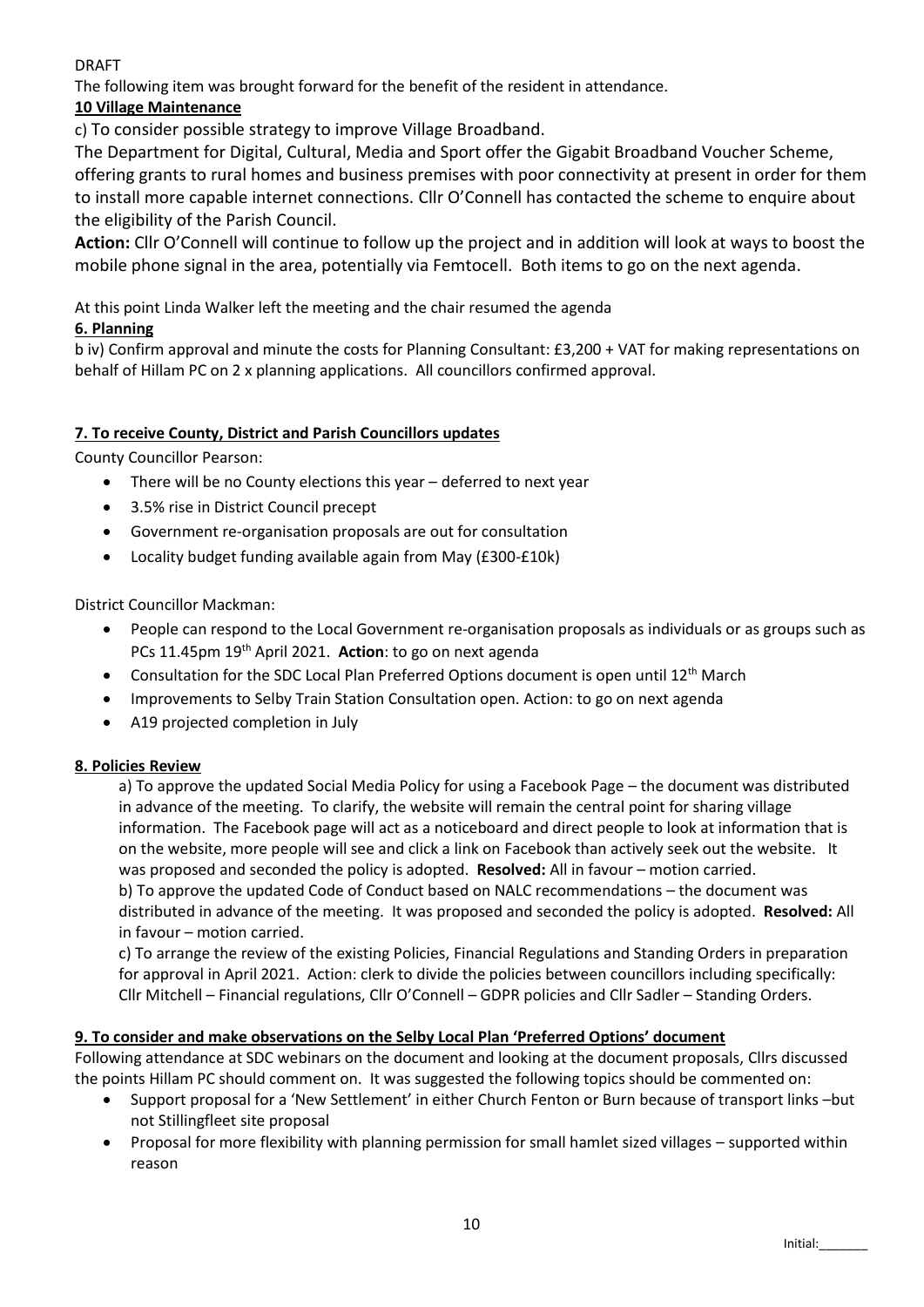DRAFT

- Rural development proposals (including new businesses in the countryside) not supported due to increase in HGV traffic on smaller roads
- Hillam proposed site following discussions it was agreed that if Hillam had to have development, this would be the most appropriate site – avoiding Green Belt, not setting precedent for further development and avoiding increasing village outskirts. There is a strong opinion that before ANY development is permitted in Hillam Yorkshire Water and National Grid need to improve infrastructure in order to support it – flooding and power cuts are a regular hazard and inconvenience already. All applications will still have to go through the Selby District Council Planning Process.

# **10. Village Maintenance:**

a) To approve street sign cleaning costs – quote is £40 for 8 signs. Proposed an amount of up to £60 is approved for further signs as necessary. Seconded by Cllr Lupton. **Resolved:** All in favour – motion carried. Cllr Robertson to follow up.

b) To approve costs for the planting and maintenance of the Village entrances - a resident has offered to maintain the village planters for the year, keeping tidy, replanting and weeding. Cllr Sadler proposes a honorarium payment is made to the reside of £150 to cover expenses of plants and the effort and time taken to carry out the work. Cllr Robertson seconded provided a safe way to carry out the work was agreed to. **Resolved:** All in favour – motion carried. Cllr Sadler to accept the offer.

c) To consider possible strategy to improve Village Broadband – addressed earlier in agenda d) To consider and approve a financial contribution to the Community Centre for grass cutting – the correspondence was to confirm that NO financial assistance is being requested this year but for the Parish Councils and the Community Centre to meet to discuss the future challenges the communities may face

e) Matters to report to the clerk

- Wind farm/Solar farm suggestions for land on Betteras Hill Lane confirmed the land is not suitable
- Verge ploughed too narrow on fields along Fox Lane (along from what was Lindley's Plant Hire) – clerk to report to NYCC
- Drug paraphernalia and flytipping on Stocking Lane at old water treatment plant entrance clerk to report to PCSO
- Thanks to Cllr Robertson for tightening Ring Tree brace and also litter collection at the Brickpond
- New Flag for Flag pole needed
- Hillam News article:
	- i. Littering especially cans suggest a once a month gathering to litter pick
	- ii. Precept reminder
	- iii. Website details and Facebook Page
	- iv. Updated contact list for Councillors

## **11. Finance matters**

a) The reconciliation for February 2021 was approved by Council and signed by the Chair. An amendment was made to the date stated on the receipts and payments, 2020 was changed to 2021